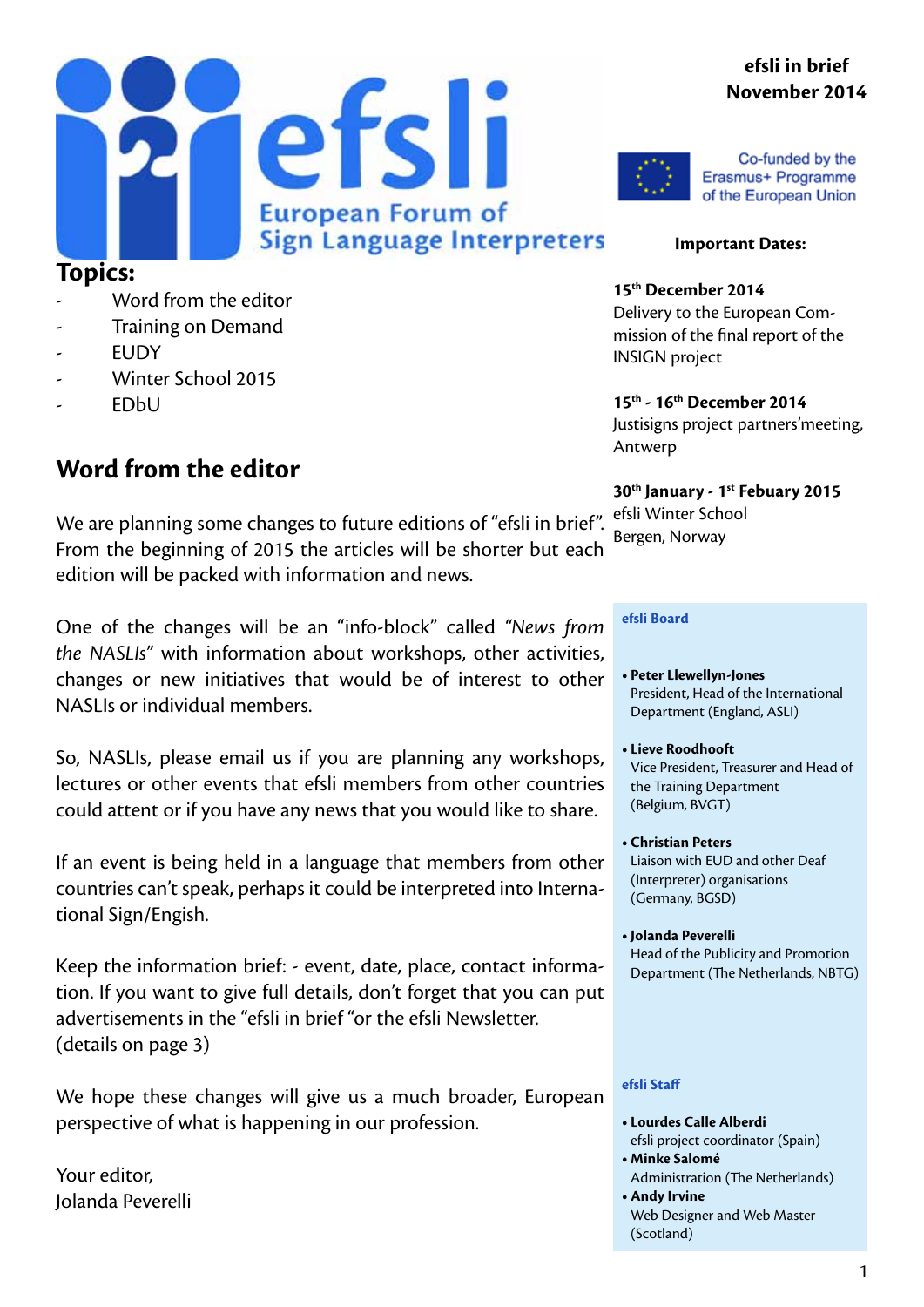# **Training on Demand, Zagreb, Croatia**

Lieve has just returned from Zagreb where she joined the efsli Training on Demand. It was organised by one of the Croatian Organisations - Hrvatsko društvo tumača i prevoditelja znakovnog jezika gluhih - and led by Marinella Salami from Italy.

The topic "Ethics" was chosen by the host association and the teaching designed for interpreters who have had little or no formal training in ethics and professional decision making.

Twenty six participants attended, including Sanja Tarczay, President of the EDbU.



#### **EUDY**

You may remember that, at the AGM in September, efsli signed a new, formal Memorandum of Understanding with the EUDY and we have just heard that it has launched two new websites! Please take a look:

#### [www.eudy.info](www.eudy.info )

#### [http://academy.eudy.info](http://academy.eudy.info )

# **Call for trainers Winter school, Bergen, Norway**

The 2015 efsli Winter School is being organised by the European Forum of Sign Language Interpreters in cooperation with the Norwegian Sign Language Interpreters association, "Tolkeforbundet".

#### **The deadline for submission of trainers is 15th December 2014**

We are looking for trainers who are able to design and deliver a short course on the topic 'Interpreting with service uses with minimal language skills' . For this purpose, efsli invites experienced trainers from the sign language interpreters' community to share their expertise and work in a stimulating European environment.

Read the whole [call](http://efsli.org/call-for-trainers/) on our [webpage](http://efsli.org/call-for-trainers/).



## **More information on the efsli Winter school, Bergen, Norway**

The course will be held in Bergen (Norway) from the  $30<sup>th</sup>$  of January until the 1<sup>st</sup> of February 2015.

### **Registration is open!**

Deadline for registration is 22<sup>nd</sup> of December 2014

More information can be found at our [Winter school webpage](http://efsli.org/events/efsli-schools/coming/winter-school-2015/)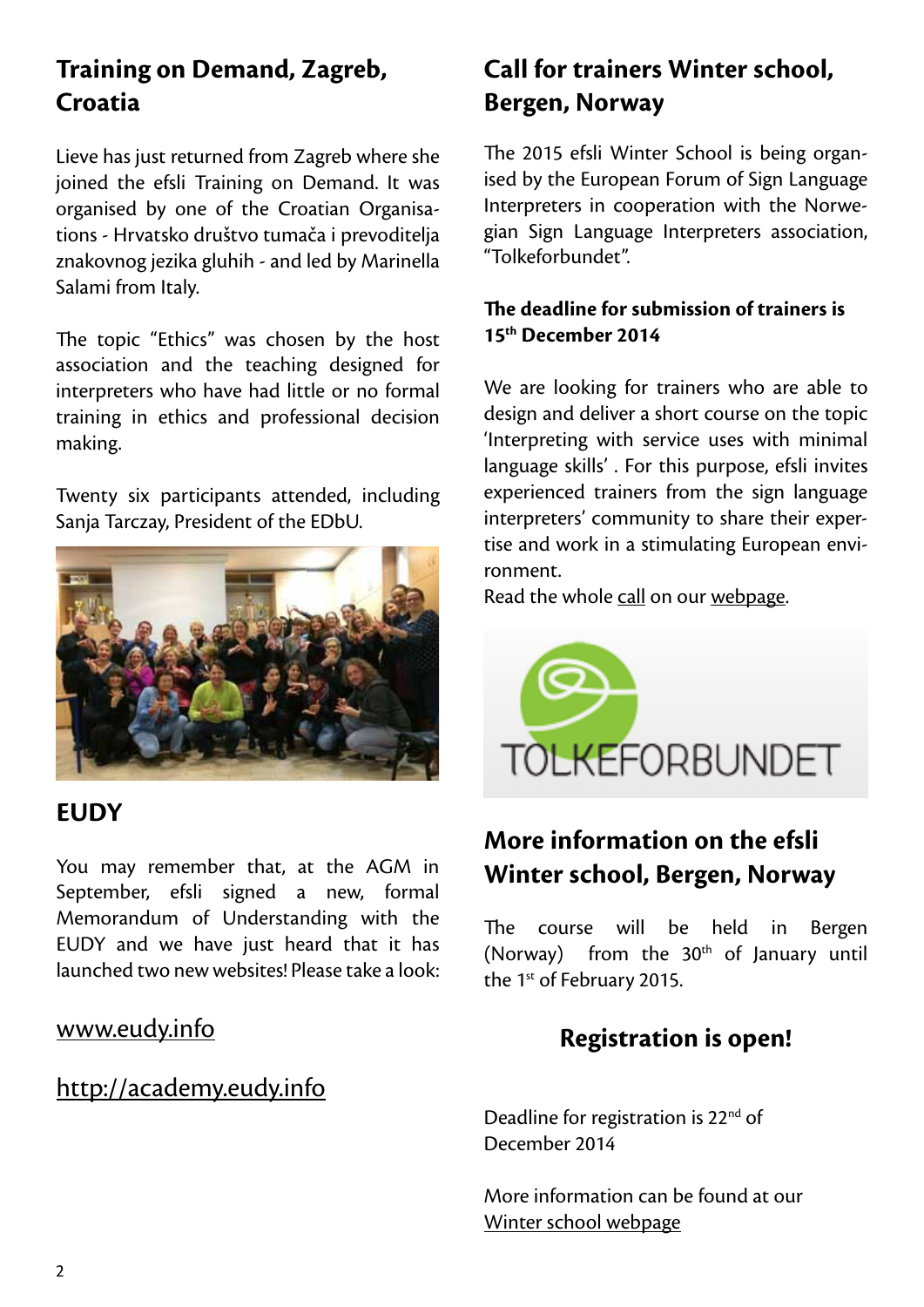## **ADVERTISING POLICY efsli in brief & Newsletter 2014/2015**

All efsli related material will be advertised free of charge. All other material, for example: courses, businesses, individual freelancers, trainers, agencies, universities and/or training centres, and equipment, depending on the membership category will be published at the rates stated. Materials should be forwarded to the publicity and promotion department at publicity@efsli.org.

efsli welcomes advertisements with relevance to the members and also other publicity not completely in line with the aims and objectives of efsli. However the Board reserves the right to reject any advertisements or announcements.

The prices of the advertisement refer to one published advert in one edition of both efsli in brief or Newsletter

|           | PAGE SIZE NON MEMBERS | <b>ALL MEMBERS</b> |
|-----------|-----------------------|--------------------|
| Full page | €100                  | €50                |
| Half page | €60                   | €30                |

#### DEADLINES, FORMATS, PAYMENTS

Payments can be made online via PayPal (no charges). Electronic documentation of the advert (doc, pdf, txt, rtf) should be forwarded to the editor

| For efsli in brief:                   | <b>For the Newsletter:</b>         |
|---------------------------------------|------------------------------------|
| efsliinbrief@efsli.org using subject: | publicity@efsli.org using subject: |
| <b>ADVERTISEMENT-EIB</b>              | <b>ADVERTISEMENT-NWSL</b>          |

The Board reserve the right for all material, which is received later than the following deadlines, to be published in the next issue. efsli in brief is published monthly but not in July and August.

| The deadline for contribution in the | The deadlines for contributions in the newslet- |
|--------------------------------------|-------------------------------------------------|
| efsli in brief:                      | ter are:                                        |
| the 15th of every month (except July | 15 February for March edition                   |
| and August)                          | 15 May for June edition                         |
|                                      | 15 October for November edition                 |

If you have any questions please contact Jolanda Peverelli at publicity@efsli.org.